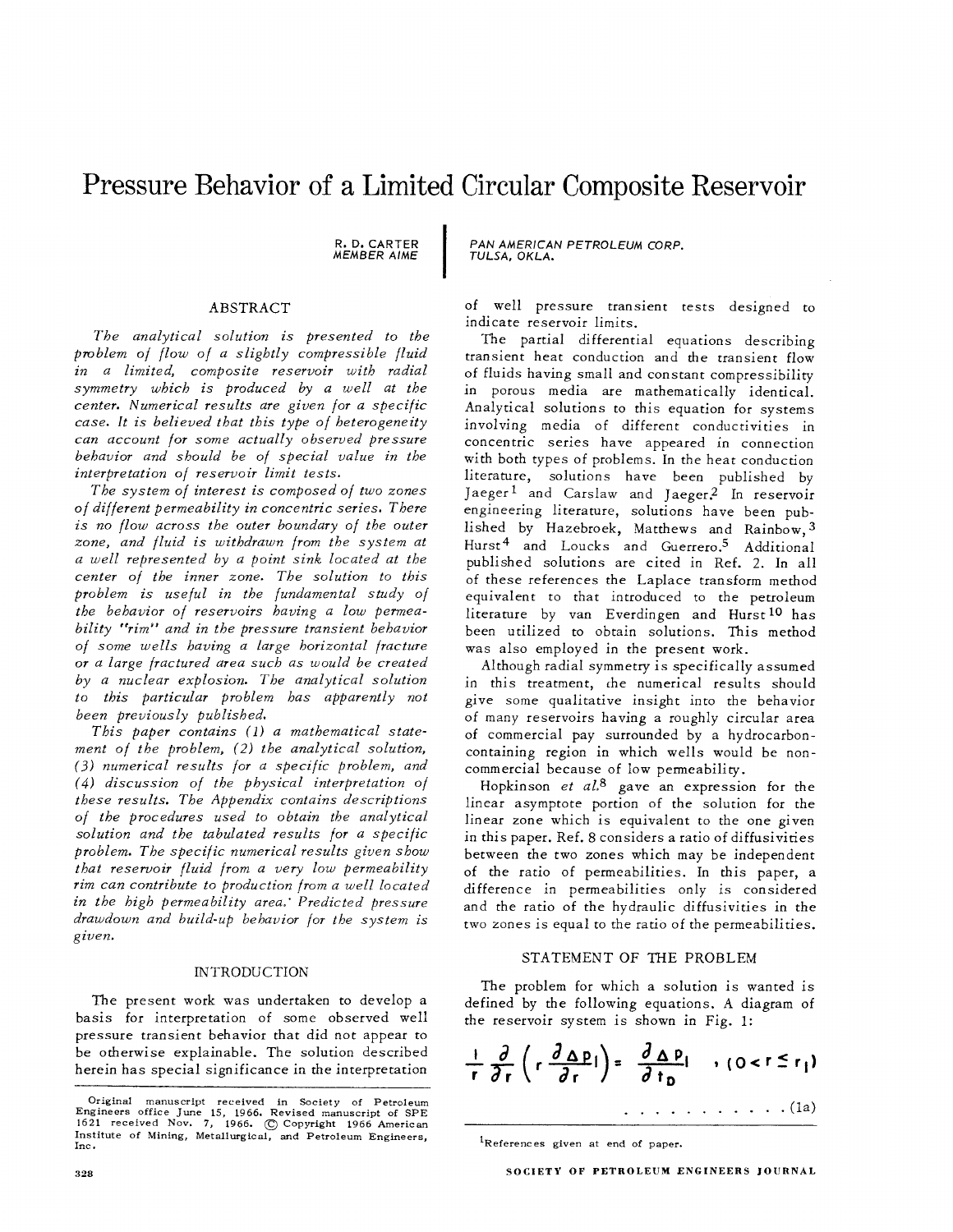$$
\frac{1}{r} \frac{\partial}{\partial r} \left( r \frac{\partial \Delta p}{\partial r} \right) = F_{k} \frac{\partial \Delta p}{\partial t_{D}} \quad (r_{1} \leq r \leq 1)
$$
\n...\n...\n...\n...\n...\n
$$
\frac{\partial \Delta p_{1}}{\partial r} \left( r \frac{\partial \Delta p_{1}}{\partial r} \right) = -1 \quad \dots \quad (2a)
$$
\n
$$
\frac{\partial \Delta p_{1}}{\partial r} \left( r_{1}, t_{D} \right) = \frac{1}{F_{k}} \frac{\partial \Delta p_{2}}{\partial r} \left( r_{1}, t_{D} \right)
$$
\n...\n...\n...\n
$$
\Delta p_{1} \left( r_{1}, t_{D} \right) = \Delta p_{2} \left( r_{1}, t_{D} \right) \quad (2c)
$$
\n
$$
\frac{\partial \Delta p_{2} \left( 1, t_{D} \right)}{\partial r} = 0 \quad \dots \quad (2d)
$$

 $\Delta p_1$   $(r, 0) = \Delta p_2$   $(r, 0) = 0$  · (3)

## STATEMENT OF THE SOLUTION

The solution *is:* 

$$
\Delta p_1 (r, t_0) = 2 t_0 + \ln \frac{r_1}{r} + \frac{r^2}{2}
$$
  
\n
$$
-F_k \left[ \ln r_1 + \frac{3}{4} \right] + (F_k - 1) \left[ r_1^2 - \frac{r_1 4}{4} \right]
$$
  
\n
$$
+ \sum_{j=1}^{\infty} B_j e
$$
  
\n
$$
\Delta p_2 (r, t_0) = 2 t_0 + F_k \left[ \frac{r^2}{2} - \ln r - \frac{3}{4} \right] - \alpha \frac{2}{3} t_0
$$
  
\n
$$
+ (F_k - 1) \left[ \frac{r_1^2}{2} - \frac{r_1 4}{4} \right] + \sum_{j=1}^{\infty} C_j e
$$
  
\n... (4b)

## **ZONE I HAS PERMEABILITY KJ ZONE 2 HAS PERMEABILITY K2**

**DIRECTION OF FLOW IS RADIAL** 



FIG.  $1 -$  DIAGRAM OF COMPOSITE SYSTEM.

B.'(...L) J o<l ......... (4d)

where  $a_j$  is the root of

$$
J_0(r_1 \propto_{\tilde{j}}) \Phi_{11} - \sqrt{F_k} \quad J_1(r_1 \propto_{\tilde{j}}) \Phi_{01} = 0
$$

........ (4e)

#### NUMERICAL RESULTS FOR A SPECIFIC CASE

Problem conditions for a specific case are listed in Table 1 which also contains the numerical results. Table 2 *is* a list of the first 48 values of  $a_j$  for this case. The dimensionless solution presented and other dimensionless solutions which

| TABLE 1 - CALCULATED VALUES OF $\Lambda_{\mathcal{P}}$ (r, t <sub>D</sub> ) FOR<br>$r_1 = 0.5, F_L = 200$ |                                                                                                           |                                                   |         |         |         |         |           |  |
|-----------------------------------------------------------------------------------------------------------|-----------------------------------------------------------------------------------------------------------|---------------------------------------------------|---------|---------|---------|---------|-----------|--|
| $^{\prime\prime}_{D}$                                                                                     | $r = 0.001$                                                                                               | $r = 0.1$ $r = 0.3$ $r = 0.5$ $r = 0.7$ $r = 0.9$ |         |         |         |         | $r = 1.0$ |  |
| 0                                                                                                         | 0                                                                                                         | 0                                                 | 0       | 0       | 0       | 0       | 0         |  |
| 0.001                                                                                                     | $\ast$                                                                                                    | $\ast$                                            |         |         |         |         |           |  |
| 0.0025                                                                                                    | $\ast$                                                                                                    | 0.112                                             | $\ast$  |         |         |         |           |  |
| 0.005                                                                                                     | $\ast$                                                                                                    | 0.283                                             | 0.006   |         |         |         |           |  |
| 0.01                                                                                                      | 5.012                                                                                                     | 0.522                                             | 0.017   |         |         |         |           |  |
| 0.025                                                                                                     | 5.467                                                                                                     | 0.911                                             | 0.130   | 0,024   |         |         |           |  |
| 0.05                                                                                                      | 5.819                                                                                                     | 1,240                                             | 0.334   | 0.154   |         |         |           |  |
| 0.1                                                                                                       | 6.248                                                                                                     | 1.662                                             | 0.716   | 0.504   |         |         |           |  |
| 0.25                                                                                                      | 7.336                                                                                                     | 2,748                                             | 1,789   | 1.556   |         |         |           |  |
| 0.5                                                                                                       | 9.021                                                                                                     | 4.432                                             | 3.463   | 3.212   | 0.001   |         |           |  |
| 1.0                                                                                                       | 12.123                                                                                                    | 7.533                                             | 6.553   | 6,279   | 0.060   |         |           |  |
| 2.5                                                                                                       | 20.232                                                                                                    | 15.640                                            | 14.641  | 14.329  | 1.065   | 0.026   | 0.005     |  |
| 5.0                                                                                                       | 31.524                                                                                                    | 26.930                                            | 25,914  | 25,568  | 4,489   | 0.499   | 0.250     |  |
| 10.0                                                                                                      | 49.664                                                                                                    | 45.067                                            | 44,033  | 43.651  | 13.328  | 3.867   | 2.963     |  |
| 25.0                                                                                                      | 88.975                                                                                                    | 84.375                                            | 83.322  | 82,901  | 42.355  | 25.973  | 24.151    |  |
| 50.0                                                                                                      | 141.295                                                                                                   | 136,694                                           | 135.636 | 135.206 | 92.120  | 73.999  | 71.946    |  |
| 100.0                                                                                                     | 241.484                                                                                                   | 236.883                                           | 235.825 | 235.394 | 192.101 | 173.839 | 171.767   |  |
|                                                                                                           | * $\Lambda_{P}$ $(r, t_D) = \frac{1}{2} \left[ - \mathcal{E}_i \left( - \frac{r^2}{4t_D} \right) \right]$ |                                                   |         |         |         |         |           |  |

#### TABLE 2 — VALUES OF  $a_i$  FOR THE PROBLEM OF TABLE 1

| $\boldsymbol{j}$        | $a_i$  | Ĵ. | $a_j$   | <u>j</u> | $a_i$   |
|-------------------------|--------|----|---------|----------|---------|
| 1                       | 0.3213 | 17 | 7.2816  | 33       | 13.8862 |
| $\overline{\mathbf{c}}$ | 0.7125 | 18 | 7.6070  | 34       | 14.1307 |
| 3                       | 1.1386 | 19 | 7.8626  | 35       | 14.4819 |
| 4                       | 1.5744 | 20 | 8.2522  | 36       | 14.9052 |
| 5                       | 2.0134 | 21 | 8.6819  | 37       | 15.3412 |
| 6                       | 2.4541 | 22 | 9.1196  | 38       | 15.7809 |
| 7                       | 2.8956 | 23 | 9.5599  | 39       | 16,2220 |
| 8                       | 3.3375 | 24 | 10.0013 | 40       | 16.6637 |
| 9                       | 3.7797 | 25 | 10.4432 | 41       | 17.1057 |
| 10                      | 4.2221 | 26 | 10.8853 | 42       | 17.5478 |
| Ħ                       | 4.6644 | 27 | 11.3273 | 43       | 17.9897 |
| 12                      | 5.1066 | 28 | 11.7692 | 44       | 18.4311 |
| 13                      | 5.5483 | 29 | 12.2104 | 45       | 18.8714 |
| 14                      | 5.9893 | 30 | 12.6504 | 46       | 19.3093 |
| 15                      | 6.4286 | 31 | 13.0873 | 47       | 19.7396 |
| 16                      | 6.8635 | 32 | 13.5141 | 48       | 20.1330 |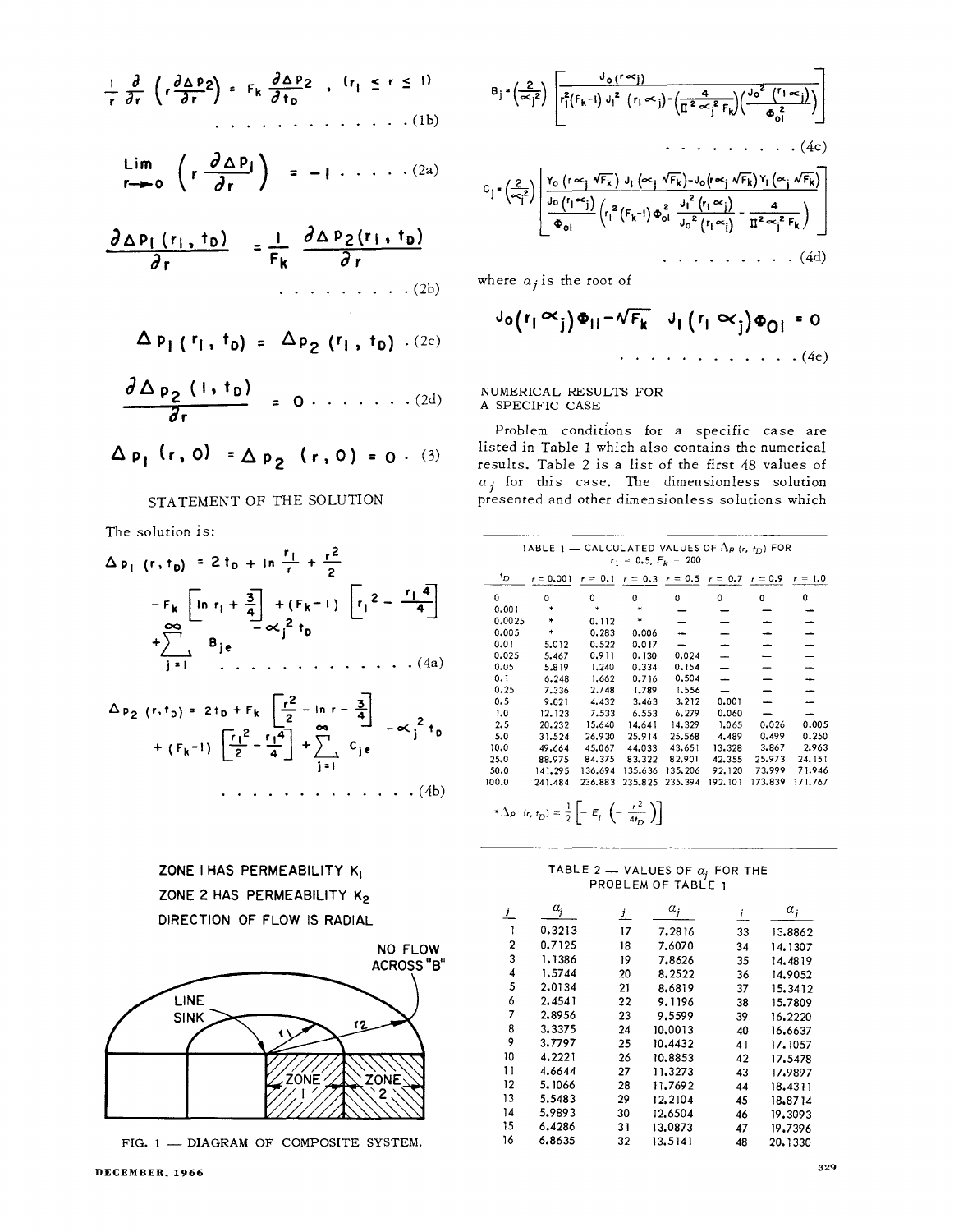may be obtained to the problem are related to the behavior of actual physical systems by the following equations:

$$
\Delta p_{1a} (r, t) = \left[ \frac{q \mu_{Bo}}{2 \pi k_1 h} \right] \Delta p_1 (r, t_0) \quad (5a)
$$

$$
\Delta P_{2a} (r, t) = \left[ \frac{q \mu_{B_0}}{2 \pi k_1 h} \right] \Delta P_2 (r, t_0). (5b)
$$

$$
t = \left(\frac{\Phi_{\mu} C \cdot 2a}{k_{\parallel}}\right) t_{D} \qquad \ldots \qquad (5c)
$$

To illustrate the use of these equations, consider a system with the following properties and conditions:

initial pressure  $= 4,000$  psia wellbore radius  $= 1$  ft inner zone radius  $=$  500 ft outer zone radius =  $1,000$  ft  $c = 1.44 \times 10^{-4}$  atm<sup>-1</sup>  $\mu = 1$  cp  $B_{o} = 1.21$ flow rate  $= 8.27 B/D$ thickness  $= 10$  ft  $k_1$  = 0.01 darcies  $k_2 = 5 \times 10^{-5}$  darcies porosity  $= 0.1$ 

This system has the same values of  $r_1$  and  $F_k$ as the one for which a dimensionless solution was obtained. Hence the results given in Table 1 can be used.

Figs. 2 and 3 contain the wellbore drawdown history. Fig. 4 shows pressure distribution at 38.7 and 387 days. Fig. 5 shows the build-up history if the well is shut in after 154.8 days of



FIG. 2 - BOTTOM-HOLE PRESSURE DROP FOR EXAMPLE CASE.



FIG. 3 - BOTTOM-HOLE PRESSURE DROP FOR EXAMPLE CASE.



FIG. 4 - PRESSURE DISTRIBUTION FOR EXAMPLE CASE.



FIG. 5 - BUILD-UP HISTORY FOR EXAMPLE CASE (SHUT IN AFTER 154.8 DAYS OF PRODUCTION).

SOCIETY OF PETROLEUM ENGINEERS JOURNAL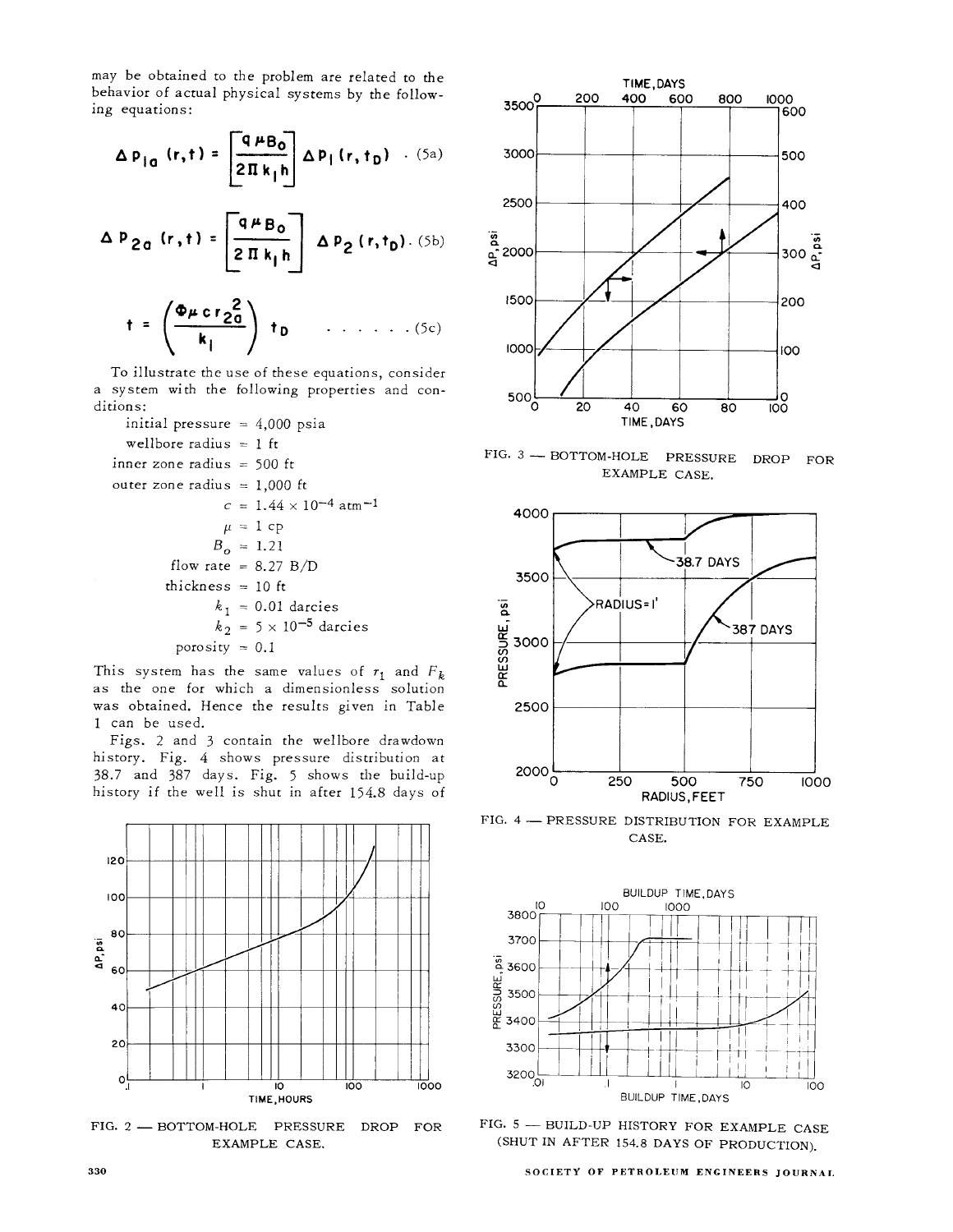production. The build-up history *is* obtained by using the drawdown curve and the principle of superposition. *Fig.* 6 *is* a plot of the rate of change of bottom-hole flowing pressure with cumulative production as a function of cumulative production.

#### INTERPRETATION OF RESULTS

*Fig.* 2 is a conventional semi-log plot of the early portion of the constant rate drawdown history for the example problem. The straight line portion, which lasts for about 20 hours, can be used to estimate flow capacity in the inner zone, but the ratio of outer zone radius  $(r_{2a})$  to inner zone radius  $(r_{1a})$  is not large enough for a straight line segment to be formed in the drawdown curve from which a reliable *kh* value for the outer zone could be calculated. In systems in which the ratio  $(r_{2a}/r_{1a})$  is sufficiently large, Hurst<sup>4</sup> has shown that *kh* in the outer zone can be determined in this way.

Fig. 3 *is* a plot of drawdown as a function of time on a rectilinear graph. In the period from 40 to 80 days, a nearly linear relationship has apparently developed which would indicate that the reservoir limits had been reached and an entire reservoir containing about  $0.208 \times 10^6$ STB was undergoing uniform depletion. However, the later drawdown history beginning at about 500 days *is* a straight line with a flatter slope indicating uniform depletion of a reservoir containing about  $0.463 \times 10^6$  STB. The first apparently straight line indicates uniform depletion of a volume somewhat greater than that contained in the inner zone while the final straight line indicates uniform depletion of a volume equal to that of the entire reservoir  $(0.463 \times 10^6$  STB).

*Fig.* 4 shows pressure distribution at 3S.7 and 3S7 days. The shape of these figures is that which would be intuitively anticipated. An unexpected result is that uniform depletion does not completely occur until considerable time has elapsed after the transient has reached the outer boundary. The explanation is that the rate at which fluid flows from the outer zone to the inner zone varies with time during the early history, and is still undergoing change long after the pressure at the outer boundary has begun to drop. Curves shown in Fig. 4 do indicate that fluid from the low permeability zone can contribute to production.

*Fig.* 5 *is* the build-up curve which would be obtained if the well was shut in at the sand face after 154.S days of production. Again, as with the drawdown curve, the early portion can be used to calculate *kh.* The latter portion becomes steeper, indicating the presence of the low permea*bility* rim and the curve terminates with the expected completely flat portion at the shut-in static pressure level for the reservoir.

Fig. 6 is a plot of the rate of change of bottomhole pressure with cumulative production as a function of cumulative production on log-log graph paper. This type of plot was suggested by L. G.

Jones<sup>9</sup> as a means of evaluating reservoir reserves. At a cumulative production of about 17 STB (equivalent to about two days flowing *time),* the curve becomes nearly flat at a value of 0.74 psi/STB, indicating an initial oil content of about  $0.137 \times 10^6$  STB, approximately that contained in the inner zone  $(0.116 \times 10^6$  STB). However, the curve then descends again and the final flat portion of the curve occurs at about 0.22 psi/STB, indicating an initial oil content of  $0.463 \times 10^6$  STB which agrees exactly with that contained in the entire reservoir. The final flat portion of the curve is not achieved until cumulative production has reached about 4,600 STB or cumulative time is about 557 days.

Thus, the short term (less than SO days) pressure behavior may be generally said to indicate a reservoir of the *size* of the inner, high permeability zone, while the pressure behavior over a much longer period (of several hundred days duration) *is* required to estimate reserves in the entire reservoir.

#### **CONCLUSIONS**

The analytical solution has been obtained to the problem of flow of a slightly compressible fluid in a limited, composite reservoir with radial symmetry produced by a well at the center. Numerical results have been given for a specific case. These results indicate that for this system (1) fluid can be produced from the low permeability zone, (2) short duration drawdown and build-up data can be analyzed to determine flow capacity and fluid content in the high permeability zone, (3) *kh* in the low permeability zone cannot be estimated from the conventional semi-log plot, and (4) pressure data over a long period (on the order of several hundred days) is required to estimate fluid content for the entire reservoir including the low permeability zone.

#### NOMENCLATURE







FIG. 6 - DETERMINATION OF RESERVOIR RESERVES BY L. G. JONES' METHOD.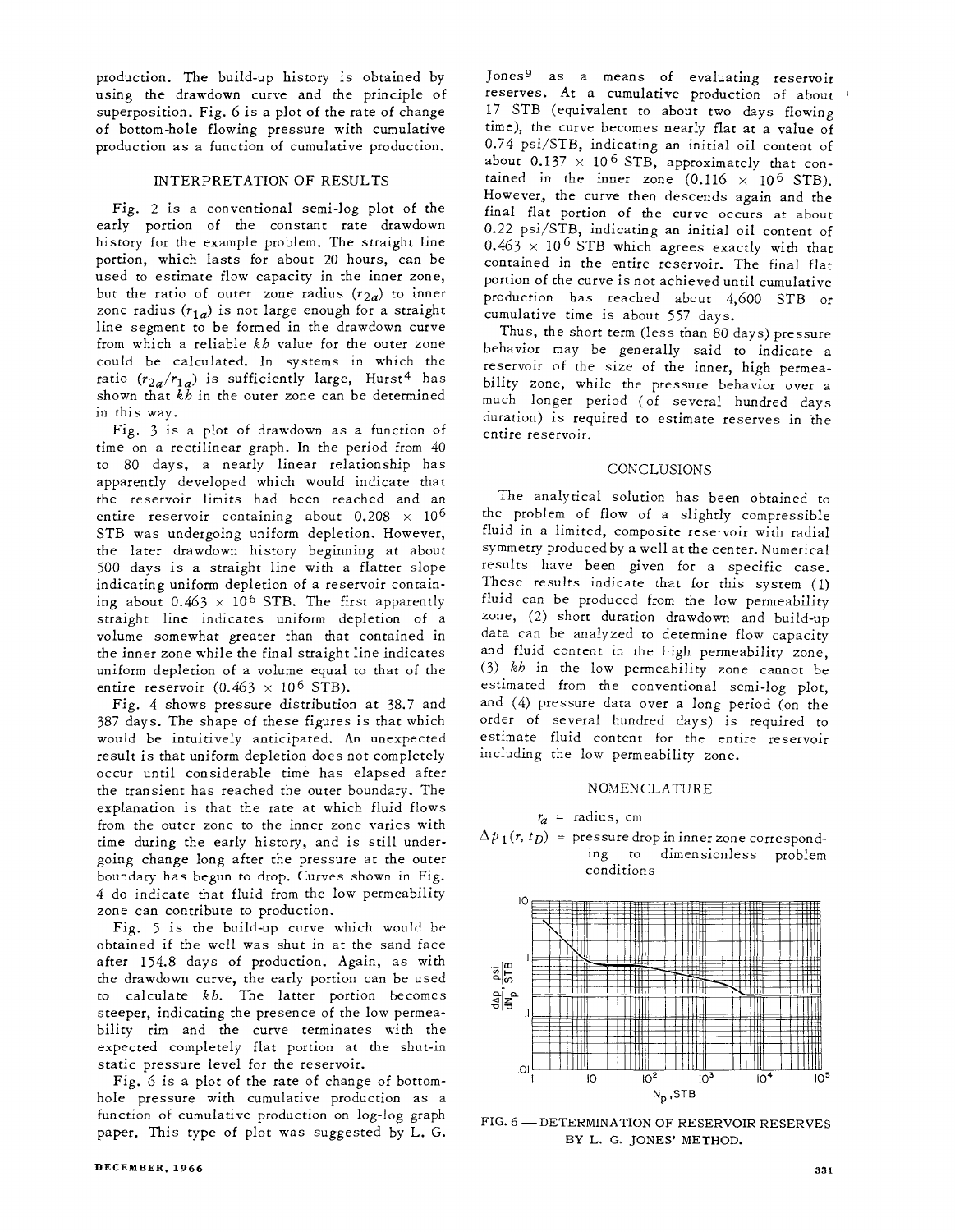- $\Delta p_2(r, t_D)$  = pressure drop in outer zone corresponding to dimensionless problem conditions
	- $F_k = k_1/k_2$
	- $r_{1a}$  = radius of interface between inner and outer zones, cm
	- $r_{2a}$  = radius of outer boundary of system, cm
	- $t_D$  = dimensionless time, defined by Eq.5c
	- $B_i$ ,  $C_i$  = series coefficients defined by Eqs. 4c and 4d
		- $a_i = i$ th characteristic value or eigenvalue defined as the *jth* root of Eq. 4e
		- $k_1$  = permeability in inner zone, darcys
		- $k_2$  = permeability in outer zone, darcys
		- $q$  = rate of fluid withdrawal from system, cc/sec
		- $h$  = reservoir thickness, cm
		- $\mu$  = viscosity of flowing fluid, cp
		- $c =$  compressibility of flowing fluid, atm<sup>-1</sup>
		- *t*  time, seconds
- $\Delta p_{1L}$ ,  $\Delta p_{2L}$  = Laplace transforms of  $\Delta p_{1}$  and  $\Delta p_{2}$
- A, B, C,  $D =$  coefficients appearing in Eqs. A-1 and A-2
	- 5 Laplace transforms argument
	- $r = r_a/r_{2a}$
	- $r_1 = r_{1a}/r_{2a}$
	- $r_2 = r_{2a}/r_{2a}$  (unity)
	- $I_0$  = modified Bessel function of the first kind, zero order
	- $I_1$  = modified Bessel function of the first kind, first order
	- $K_0$  = modified Bessel function of the second kind, zero order
	- $K_1$  = modified Bessel function of the second kind, first order
	- $J_0$  = Bessel function of the first kind, zero order
	- $J_1$  = Bessel function of the first kind, first order
	- $Y_0$  = Bessel function of the second kind, zero order
	- $Y_1$  = Bessel function of the second kind, first order
		- $y = Euler's constant$
		- $\delta = eY$
	- $N_{-1}$  = coefficient of  $S^{-1}$  in the numerator of Eq. A-ll
	- $N_0$  = coefficient of  $S^0$  in the numerator of Eq. A-ll
	- $N_1$  = coefficient of  $S^1$  in the numerator of Eq. A-ll
	- $D_0$  = coefficient of  $S^0$  in the denominator of Eq. A-ll
	- $D_1$  = coefficient of  $S^1$  in the denominator of Eq. A-ll

$$
\Phi_{mn} = Y_m \left( \sqrt{F_k} \, r_1 a_j \right) \, J_n \left( \sqrt{F_k} \, a_j \right) \\ - Y_n \left( \sqrt{F_k} \, a_j \right) \, J_m \left( \sqrt{F_k} \, r_1 a_j \right)
$$

- $\Delta p_{1a}(r,t)$  = pressure drop in the inner zone of a specified physical system, atm
- $\Delta p_{2a}(r, t)$  = pressure drop in the outer zone of a specified physical system, atm

$$
\Delta p_{1_{LA}} \Delta p_{2_{LA}} = \text{linear asymptote portions of } \Delta p_1 \text{ and } \Delta p_2
$$

- $\Delta p_1$ ,  $\Delta p_2$  = transient portions of  $\Delta p_1$  and  $\Delta p_2$  $B_{\alpha}$  = oil formation volume factor, res bbl/ STB
	- $\phi$  = porosity, fraction
	- $N_p$  = cumulative oil production

#### REFERENCES

- 1. Jaeger, **J.** C.: "Heat Conduction in Composite Circular Cylinders", *Phil. Mag.* (1941) Vol. 32, No.7, 325.
- 2. Carslaw, H. S. and Jaeger, J. C.: *Conduction of Heat in Solids,* Oxford U. Press, London, England (1959).
- 3. Hazebroek, P., Rainbow, H. and Matthews, C. S.: "Pressure Fall-Off in Water Injection Wells", *Trans.,* AIME (1958) Vol. 213, 250-260.
- 4. Hurst, W.: "Interference Between Oil Fields", *Trans.,* AIME (1960) Vol. 219, 175-192.
- 5. Loucks, T. L. and Guerrero, E. T.: "Pressure Drop in a Composite Reservoir", *Soc. Pet. Eng.*  ] *our.* (Sept., 1961) 170-176.
- 6. Carslaw, H. S. and Jaeger, J. C.: *Operational Methods in Applied Mathematics,* Oxford U. Press, London, England (1949).
- 7. Muskat, M.: *The Flow of Homogeneous Fluids Through Porous Media,* J. W. Edwards, Inc., Ann Arbor, Mich. (1946).
- 8. Hopkinson, J. L., Natanson, S. G. and Temple, A. P.: "Effects of Reservoir Heterogeneity on Performance", Paper No. 1581-G, presented at SPE Annual Fall Meeting, Denver, Colo. (Oct. 2-5, 1960).
- Jones, L. G.: "Reservoir Reserve Tests", Paper No. SPE 402, presented at SPE Annual Fall Meeting, Los Angeles, Calif. (Oct. 7-10, 1962).
- 10. van Everdingen, A. F. and Hurst, W.: "The Application of the Laplace Transformation to Flow Problems in Reservoirs", *Trans.,* AIME (1949) Vol. 186, 305-324B.

#### **APPENDIX**

#### PROCEDURE USED IN OBTAINING THE SOLUTION

The general solutions to the Laplace transforms of Eqs. 1a and 1b are known to be:

l1PIL(r,S)"(~) **Ko (rrs)+(:)** 10 (r,ys) (A-I)

$$
\Delta p_{2L} (r, S) = \left(\frac{C}{S}\right) K_0 \left(r\sqrt{SF_k}\right) + \left(\frac{D}{S}\right) I_0 \left(r\sqrt{SF_k}\right)
$$

where  $A$ ,  $B$ ,  $C$  and  $D$  are functions of  $S$  determined by the boundary conditions. Hurst 4 has shown that,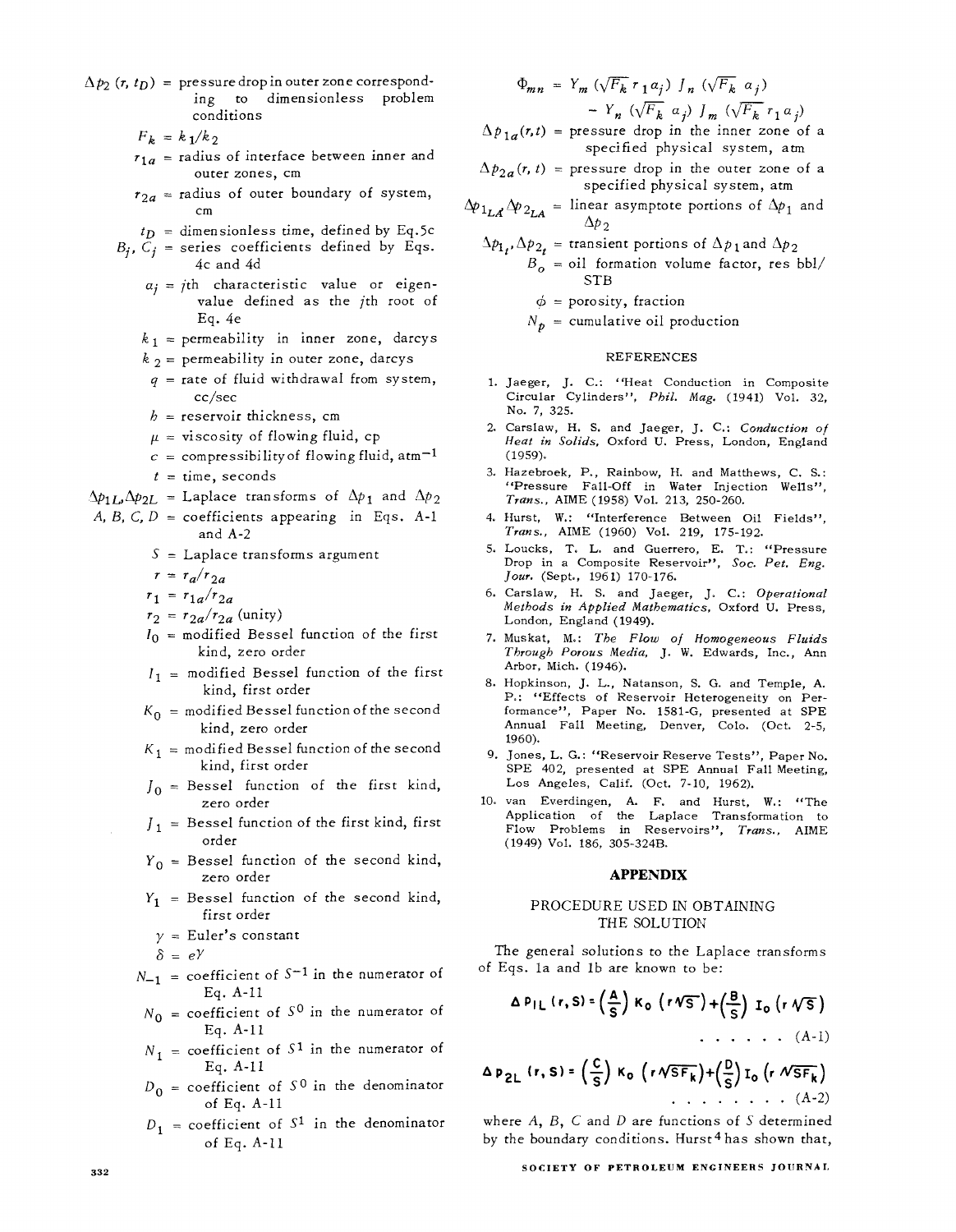as a consequence of the point sink condition,  $A = 1$ .

Application of the Laplace transforms of the remaining boundary conditions to Eqs. A-I and A-2 result in the following set of simultaneous equations in  $B$ ,  $C$  and  $D$ :

B 
$$
\left[\mathbf{I}_0(r_1 \sqrt{s})\right] + c \left[-\kappa_0(r_1 \sqrt{s}F_k)\right]
$$
  
+ D  $\left[-\mathbf{I}_0(r_1 \sqrt{s}F_k)\right] = -\kappa_0(r_1 \sqrt{s})$   
  
...   
...   
...   
...   
...   
...   
...   
...   
 (A-3)  
B  $\left[\mathbf{I}_1(r_1 \sqrt{s})\right] + c \left[\frac{1}{\sqrt{F_k}}\kappa_1(r_1 \sqrt{s}F_k)\right]$   
+ D  $\left[\frac{1}{\sqrt{F_k}}\mathbf{I}_1(r_1 \sqrt{s}F_k)\right] = \left[\kappa_1(r_1 \sqrt{s})\right]$   
  
...   
...   
...   
...   
 (A-4)  
C  $\left[-\kappa_1(\sqrt{s}F_k)\right] + c \left[\mathbf{I}_1(\sqrt{s}F_k)\right] = 0$   
  
...   
...   
...   
 (A-5)

Solution of Eqs. A-3 through A-5 for the coefficients and substitution of these into Eqs. A-I and A-2 result in the following expression for  $\Delta p_{1L}$ and  $\Delta p_{2L}$ :

$$
\Delta_{P_{IL}} - \frac{1}{s} \left[ \frac{\kappa_{o} (r \sqrt{s}) \left\{ I_{o} (r_{1} \sqrt{s}) \Delta_{22} + I_{1} (r_{1} \sqrt{s}) \Delta_{11} \right\}}{\left\{ I_{o} (r_{1} \sqrt{s}) \Delta_{22} + I_{1} (r_{1} \sqrt{s}) \Delta_{11} \right\}} \right]
$$
\n
$$
+ \frac{1}{s} \left[ \frac{I_{o} (r \sqrt{s}) \left\{ -\kappa_{o} (r_{1} \sqrt{s}) \Delta_{22} + \kappa_{1} (r_{1} \sqrt{s}) \Delta_{11} \right\}}{\left\{ I_{o} (r_{1} \sqrt{s}) \Delta_{22} + I_{1} (r_{1} \sqrt{s}) \Delta_{11} \right\}} \right]
$$
\n
$$
\Delta_{P_{2L}} - \frac{1}{s} \left[ \frac{\left\{ \kappa_{o} (r_{1} \sqrt{s}) I_{1} (r_{1} \sqrt{s}) + \kappa_{1} (r_{1} \sqrt{s}) I_{o} (r_{1} \sqrt{s}) \right\} \right\}}{\left\{ I_{o} (r_{1} \sqrt{s}) \Delta_{22} + I_{1} (r_{1} \sqrt{s}) \Delta_{11} \right\}} \right]
$$
\n
$$
\cdot \frac{\left\{ I_{1} (\sqrt{s}F_{k}) \kappa_{o} (r \sqrt{s}F_{k}) + \kappa_{1} (\sqrt{s}F_{k}) I_{o} (r \sqrt{s}F_{k}) \right\}}{\left\{ I_{1} (r_{1} \sqrt{s}F_{k}) \kappa_{o} (r \sqrt{s}F_{k}) + \kappa_{1} (\sqrt{s}F_{k}) I_{o} (r \sqrt{s}F_{k}) \right\}} \right\}}
$$
\nwhere\n
$$
\Delta_{11} = \begin{bmatrix} K_{o} (r_{1} \sqrt{s}F_{k}) & I_{1} (\sqrt{s}F_{k}) \\ 0 & I_{1} \sqrt{s}F_{k} \end{bmatrix} \right] \times \left\{ \sqrt{s}F_{k} \right\}
$$
\n
$$
\Delta_{22} = \frac{1}{\sqrt{F_{k}}} K_{1} (r_{1} \sqrt{s}F_{k}) & I_{1} (\sqrt{s}F_{k}) (A - 8)
$$
\n
$$
\Delta_{22} = \frac{1}{\sqrt{F_{k}}} K_{1} (r_{1} \sqrt
$$

. . . . .  $(A-9)$ 

Because the regions for which solutions are desired are bounded, it is to be expected that the solution will be found in the form of a Fourier-Bessel series. This suggests that there is no branch point at the origin of the complex S-plane. Verification is obtained by expanding  $\Delta p_{1L}$  and  $\Delta p_{2L}$  in terms of the following series approximations which are valid near the origin:

~ I + j!2 Z4 10 (ll 4 + 64 Ko(l)--In-+l *- 8l* 2 G ---In- I 8lj +j! 4~ ---In- <sup>I</sup>8~ 2 4 4 2 64 64 2 KI(l)--+j! - <sup>l</sup><sup>I</sup>t --+-In- 4 2 2 I I 8~ *+l* 3 t --+-In- <sup>64</sup>5 16 I 8~ <sup>2</sup> ................... (A-IO)

where  $\delta = e^{\gamma}$  and  $\gamma$  is Euler's constant.

In this way,  $\Delta p_{1_L}$  and  $\Delta p_{2_L}$  are found to have the form:

$$
\Delta p_{L} = \left(\frac{1}{5}\right) \left(\frac{N_{-1} S^{-1} + N_{0} S^{0} + N_{1} S + \cdots}{D_{0} S^{0} + D_{1} S + \cdots}\right)
$$

. . . . . . . . . . . . . . . . (A-ll) which reveals a pole of order 2 at the origin. The residue of the inversion integrand at this pole is evaluated using the formula:<sup>6</sup>

$$
\begin{bmatrix} 5^2 & e^{5t}0 & \Delta P_L \\ 0 & -1 & -1 \end{bmatrix}_{S=0} =
$$
  
Residue at the origin ... (A-12)

Residue at the origin 
$$
\cdots
$$
 ( $A-12$ )

In this case, the residue will have the form:

$$
t_{D} \left(\frac{N_{-1}}{D_{0}}\right) + \left(\frac{N_{0} D_{0} - N_{-1} D_{1}}{D_{0}^{2}}\right) =
$$

Residue at the origin...  $(A-13)$ 

which is the linear time asymptote portion of the solution that will constitute the solution after the transient has disappeared.

Eqs. A-IO contain sufficient numbers of terms that the coefficients in Eq. A-13 may be evaluated completely. When this is done the linear asymptotes for  $\Delta p_1$  and  $\Delta p_2$  may be written. They are found to be: